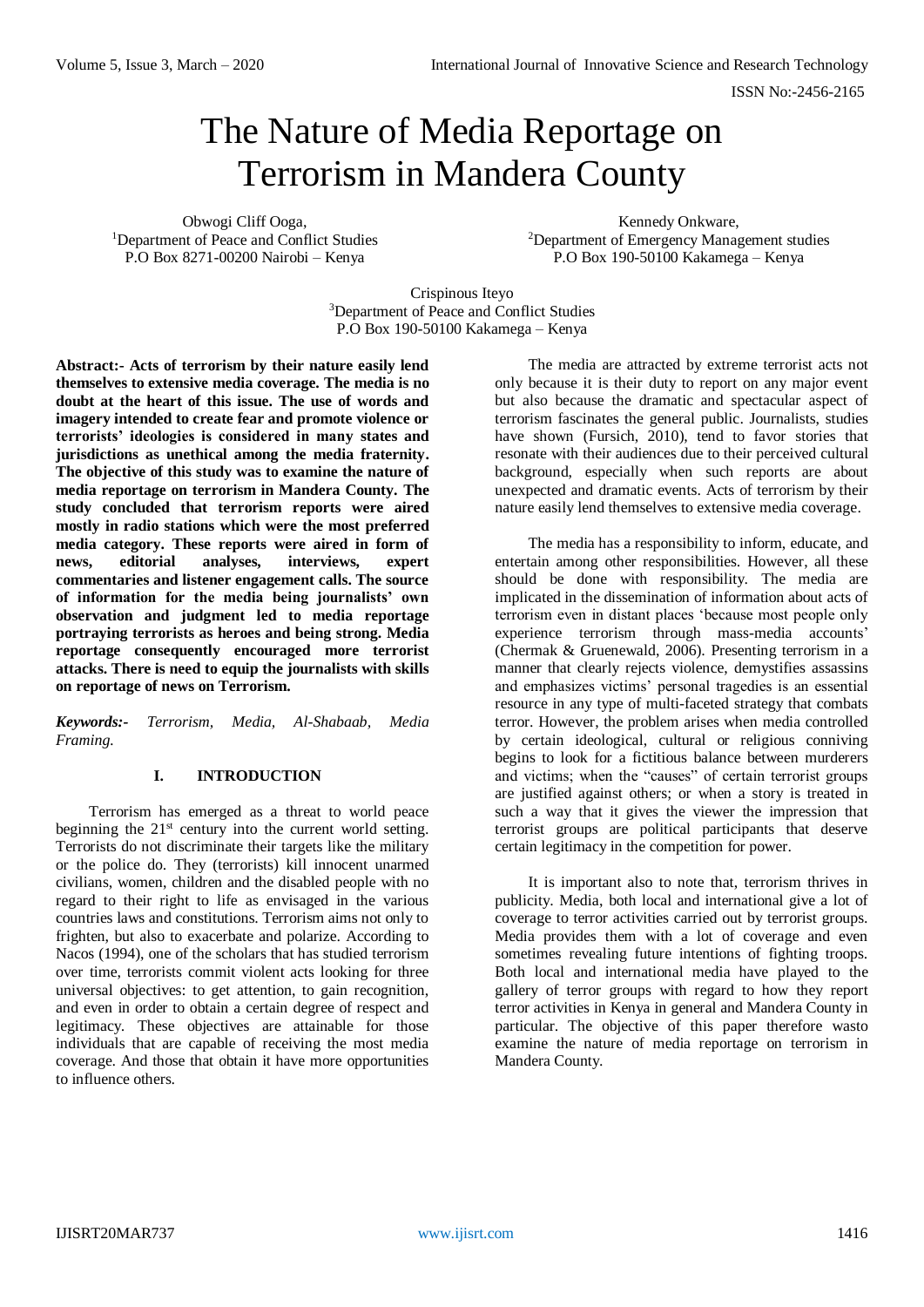# **II. LITERATURE REVIEW**

The coverage of terrorism by two mainstream papers in Kenya, Daily Nation and the Standard for the period April 2014, showed that there was a general tendency to cover the acts "positively" while government's counterterrorism interventions received lukewarm or negative response altogether. Maina (2014) notes that this "regative" tone and "issue framing" by the media reinforced the terrorist's objectives of spreading fear and enhancing propaganda, which inevitably undermined government's ability to counter the Al-Shabaab as envisaged. Terrorists commit the kinds of violent acts that will attract media attention (Paletz & Schmid, 1992). Another way of saying this is that terrorists' actions are often determined by their newsworthiness. Three factors are important in this connection. One of these factors is the degree of violence, which can be measured in the number or status of the victims. The more people hurt, the more interesting the action will be for journalists.

Television news bulletins are focused mainly on what is known as "visual culture." The attention that a given news event receives is directly proportional to the amount of audiovisual material available for it. Many news bulletins are extremely adverse to covering and presenting a story using only narrative of audio components. The availability or lack of audiovisual material becomes a determining factor when choosing which stories will be included in the broadcast and which ones will be excluded.

This trait of mass media has repercussions on the planning of any possible attack. As a result, terrorists look to attack those places that given their location or their significance will attract the immediate attention of the media. This, in turn, provides a sufficient quantity of images that will guarantee one's presence on the news. Following this logic, the example of the September 11, 2001, attacks were sufficiently visual to meet the demands of the TV culture and to satisfy the public fascination for live coverage of events.

Maina (2014) evaluated how The Standard Newspapers and Daily Nation reported on *Operation Usalama Watch* in April 2014. He observes that, in the Daily Nation, majority of Al-Shabaab broadcasts were in the form of news items which accounted for 71%, briefs 19%, editorial 7%, caricature 1%, features 1% and pictorial 1% while The Standard had 79% as news, 13% as briefs, 4% as editorials, 3% as features, and 1% for pictorial and caricatures . Having most of the broadcasts presented in the news format guaranteed that the news items were incessantly and repeatedly projected on the media thence drawing a lot of attention to the terrorism phenomenon. The newspapers reported the news with intent to relay the events to the public; however this also gave the terrorists' groups a lot of publicity (Kiarie and Mogambi, 2017).

Kisang (2014) while undertaking a study on the coverage of two investigative documentaries by two local television stations, KTN and NTV, he observed that the two

stations continued to replicate and project the Al-Shabaab messages to the audiences, and often quoted verbatim, or replayed terrorists video messages, which were in the first instance subject of investigations, or in some cases had resulted in targeted attacks against Christians in Kenya. A newspaper could take days to reach Mandera. Flights never existed until recently (Business Daily, 2019). The residents could only get information through radio being the cheapest means of accessing information. The media from the sources broadcasts in Somali language. Some radios broadcast from our neighbouring country – Somalia. Some disgruntled people use these radios to propagate propaganda and incitement against government. This has led to youths and old people in Mandera getting radicalized to support and sympathize with terrorists.

Take an example of the terrorist act of the kidnapping of the Cuba Doctors in April 2019 (Business Daily, 2019). The media was awash with sensational news trying to portray the security forces in a negative way that they are not doing much in averting terrorist activities in Mandera County, let alone rescuing the captured medics. The matter of fact is that security agencies make frantic efforts to defeat terrorist activities in the County. In fact there have been numerous terror threats which have been thwarted by security agencies.

Blaisse (1992) argues that as a journalist, one has a clear and sole responsibility on the way they report their findings from their sources or eye witness accounts. Many a times, the topic of discussion or thematic analyses may not be the dangerous ones but rather the tone which is adopted by presenters or discussants as well as the style in which the messages were broadcasted or passed over unto the audience.

Authors Barnett and Reynolds were of the opinion that to a certain degree, the manner in which the United States of America media framed the terrorist attacks of September 11, 2001 was a dedicated effort to carry out a significant level of retaliation on the terrorists (Spencer, 2012). The press intensely published the pronouncements of political leaders who were proposing a military action as well as the concerted efforts of ordinary Americans demanding for retaliatory attacks. The frame is expressed through the choice of speakers their placement, their hierarchy, the selection or rejection of subjects and images. It can also be projected in the use of certain epithets and words or phrases.

In the last four years, terrorism in Kenya has become a constant news item served by the Kenyan media. This heavy and widespread coverage of terrorism activities by the Kenyan media on the constant terror attacks not only highlighted terrorism as a salient issue but also led to the creation of a perception that the security in Kenya was weak and the country's security Agencies were not in full control. For instance; days before USA President Barrack Obama's visit to Kenya in July 2015, the American international media channel, CNN, described Kenya as a 'hotbed of terrorism' (Kiarie and Mogambi, 2017). This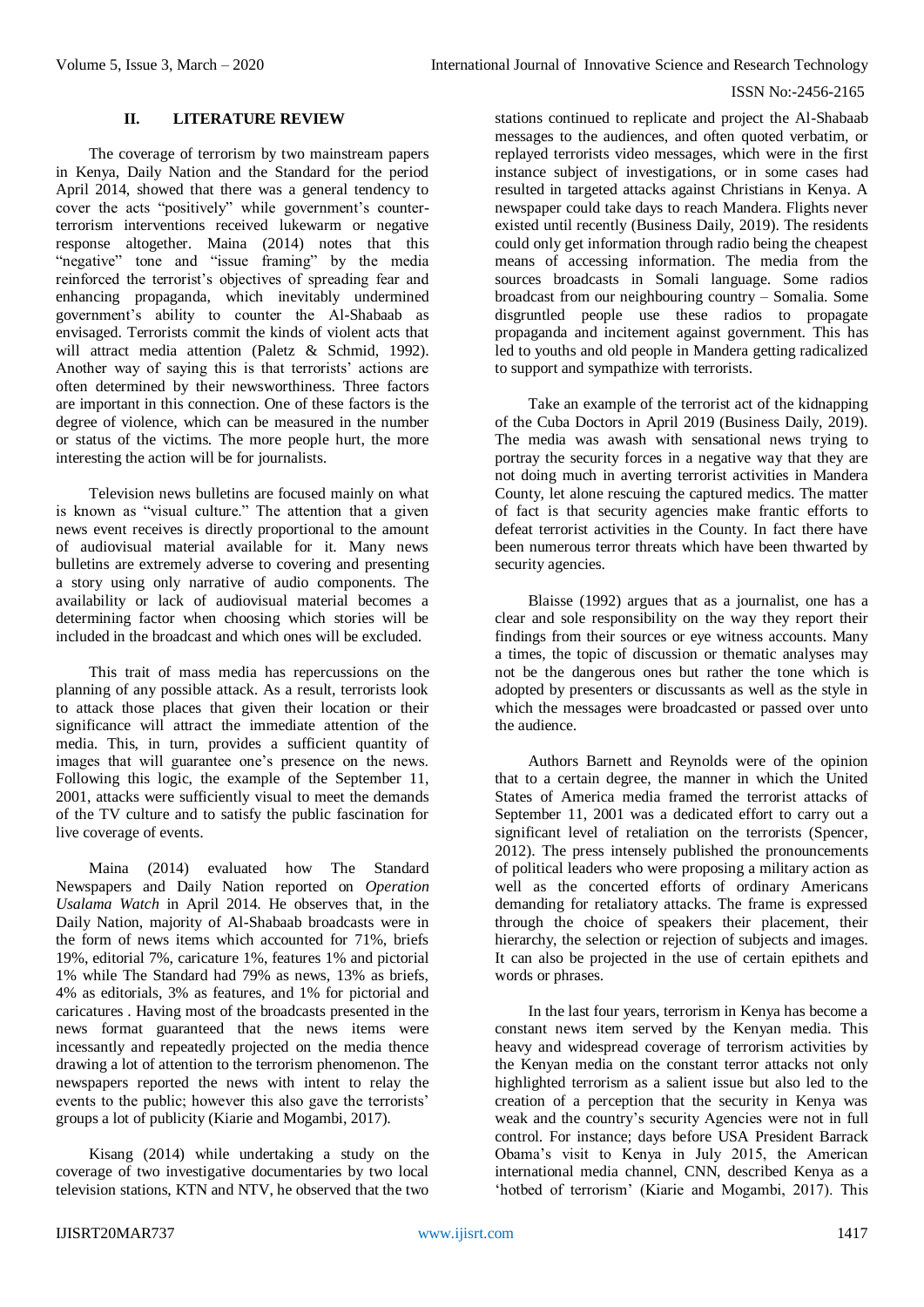caused uproar amongst the Kenyan populace, who expressed their disappointment on CNN's framing of Kenya by creating a hashtag on Twitter, *#someonetellCNN.* This saw the Kenyan Interior Cabinet Secretary Joseph Nkaissery tell journalists that the broadcast was based on lies and demonstrated heightened irresponsibility by the media network and smacks of arrogance (*Daily Nation*, 2015).

In the past, various groups in Kenya have questioned and expressed dissatisfaction in the way the media reports on terrorism. Interestingly, in 2014, the Media Council of Kenya (MCK), expressed dissatisfaction with the conduct of the media. A 2014 report by MCK states that in coverage of Westgate attack, the media did not adhere to some basic journalistic principles and front for harmony in the society (Media Council of Kenya (MCK) and International Media Support (IMS), 2016). They looked at some statements adopted from some TV clips which were played out to the public. In particular, NTV was condemned for using wordfor-word comments from some people suspected or known to be Al-Shabaab members without selecting parts of the messages which would not create fear among the public.

As much as it is important for the media to be the first to release an information, it is of same importance to collect as much detail as possible and, if there is great media interest for that information, keep it alive as long as possible. That is another example in which media and terrorists have the same interests: after a story has been created, both media and terrorists are equally interested in having it last as long as possible. Also, the greater the drama of some event, the longer the reporting about it will hold the audience attention, which is also in the interest of both media and terrorists.

# **III. METHODOLOGY**

This paper adopted a descriptive research design. Descriptive research is directed at making careful observations and detailed documentation of a phenomenon of interest. These observations must be based on the scientific method and therefore, are more reliable (Anol, 2012). The study was carried out in Mandera County. Mandera County is located in the former North Eastern Province of Kenya. Its capital and largest town is Mandera. The county has a population of about 867,457 (2019 census) and an area of 25,797.7 km².

Virtually every successful terror attacks in the country, particularly the most severe ones have had a link to Mandera as an access point through which terrorists have entered Kenya. Marked rise of radical preaching from these Islamists in Mandera County has been noted through the use of radios which a number of people use to get information. Some of these radios are hosted inside Somalia (Mandera County official magazine, 2018).

The study population included both residents and nonresidents in Mandera County. The target population constituted Mandera County Officials, the NPS personnel,

KDF personnel, media personnel (both local and international media representatives in Mandera County), NIS personnel as well as officials from NGOs, FBOs and CBOs. Simple random sampling was used to obtain respondents from within the general population of Mandera County. Purposive sampling was used to obtain key informants from the population of officials from Mandera County Government, the NPS personnel in Mandera County, KDF personnel, local and international media representatives in Mandera County, NIS personnel and officials from NGOs, FBOs as well as CBOs within Mandera County. A sample size of 384 was calculated using a formula proposed by Fisher (1996) as illustrated below:

$$
n = \frac{z^2pq}{d^2}
$$

The study used mix method technique in data collection where both primary and secondary data were collected. The research instruments for primary data collection were questionnaires while secondary data was obtained by use of key informant interviews and FGDs. The interview schedule, FGDs and questionnaires were developed with special focus on achieving the research objective. Questionnaires with both closed and open ended questions were used in this study. The interviews conducted in this study were key informant interviews where the respondents were selected purposively. Information from key informants was obtained through inquiry and recorded by researchers. Structured interviews were performed by use of open interviews; the researcher taking notes while talking with respondents.

To ensure validity and reliability of the research instruments, the researcher conducted a pilot study in the following places: Elwak, Lafey, Fino and Omar Jillo prior to the actual data collection. All resulting discrepancies were corrected to ensure that the results remain the same as if the research was to be repeated under similar circumstances. The study also made use of the supervisors and MMUST Research Experts who ensured that the research instruments were valid and reliable.

The researcher used mixed (qualitative and quantitative) approaches of data analysis to provide the researcher with an ideal method needed for descriptive explanation. Quantitative data underwent the process of data management. Thereafter, the data was coded and entered into a computer software program- Statistical Packages for Social Sciences (SPSS) for analysis. Qualitative data was analyzed using summary sheet by compiling specific phrases and key words used by respondents in description of scenarios to represent themes. The researcher used short abbreviations as descriptive codes to label data, usually a comment from key informants, under an appropriate category such as numeric codes are organized around relevant ideas, concepts, questions, or themes. Similarities and differences were sorted out then merged into larger categories then further into sub-themes. The results were presented in form of tables, charts and graphs.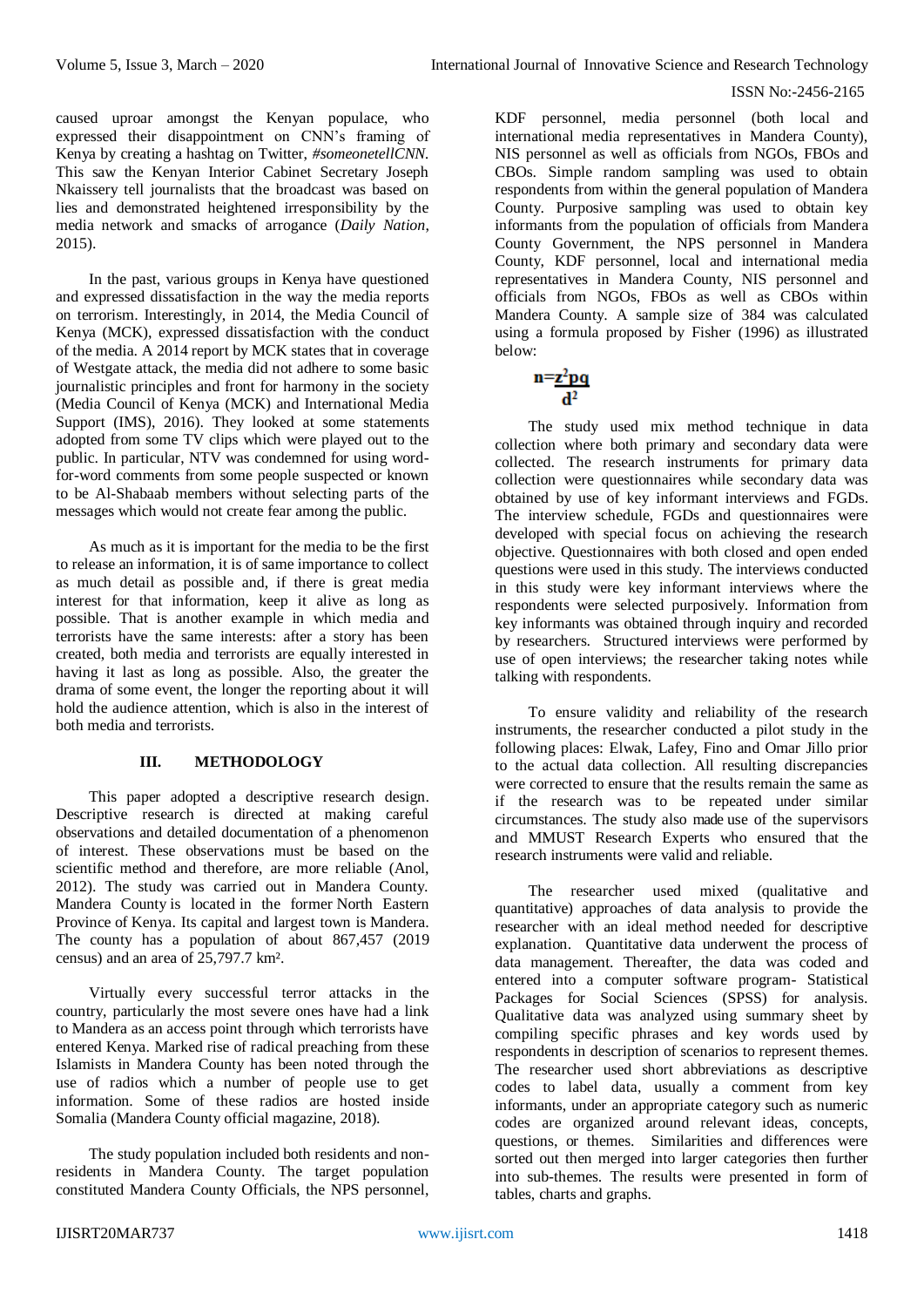#### **IV. RESULTS**

The focus of this study was media reportage and as such, the study first sought to establish the types of media that were accessible to the participants and the people of Mandera County. It was noted that 69% (195) of the respondents cited both local and international media as accessible, 22% (63) cited local media as accessible while 9% (26) cited international media as accessible in Mandera County. A total of 205 respondents (72%) noted that they preferred radio, 42 (15%) preferred televisions, 34 (12%) preferred newspapers while 3 (1%) preferred online tabloids. The researcher noted that there was a high preference for radio among the people of Mandera County due to the fact that radios are easy and cheap to acquire, there is high network reception of radio stations unlike other media types and the presence of radio stations that broadcast in the local dialect that is well understood by the people. Most of the media broadcasts in Somali language. Some radios broadcast from the neighboring countries – Somalia and Ethiopia.

The study established that terrorism reports were aired most in radio as compared to televisions, newspapers and online tabloids. As such, radio was cited by 166 respondents (58%), television was cited by 46 respondents (16%) and newspapers were cited by 59 respondents (21%) while online tabloids were cited by 13 respondents (5%). These findings can be related to earlier findings of this study which noted that radio was the most preferred media category and hence, it would only be practical to have most terrorism reports being aired through that particular media category. On the other hand, key informants in the study noted that terrorism reports were almost equally spread across all the media categories. The study noted that all media categories were awash with terrorism reports.

The study established that most of the media platforms aired or broadcasted news about terror activities. A total of 205 respondents (72%) cited news, 40 respondents (14%) cited commentary and editorial analyses and 30 respondents (10%) cited interviews. 9 respondents (4%) who cited other types of reportage noted panel discussions, documentaries, investigative exposes and listener engagement talk shows. It therefore follows that media platforms presented their reports on terrorism in form of news, documentaries, expert analyses, interviews, investigative exposes and talk shows. In most of these presentations, topics of discussion revolved around analysis of terrorism, its causes and effects, recruitment through radicalization and violent extremism, dissection of propaganda audios, videos and press release from terrorists, terror acts among other topics.

From a cumulative analysis, the study established that journalists' own judgment and observation was the most prominent source of news and information for media reports on terrorism. This was as cited in 74% (211) of the cases analyzed. Government officials and agencies were the second most cited source being cited 191 times (67%). Foreign countries and agencies were cited 164 times (58%),

Non-Governmental Organisation experts were cited 101 times (36%), terrorists were cited 79 times (28%), hearsay, rumors and propaganda were cited 34 times (12%) while the opposition was cited 16 times (6%). Key informants in the study seemed to take divergent views on the source of news and information for the media on matters terrorism. While government administrators noted that they had adequate and reliable information to give to media houses, journalists protested that they were forced to use alternative sources which sometimes were unverified due to lack of cooperation on information access among government personnel.

From the data collected, the study established that most of the respondents were of the opinion that media reportage portrayed terrorists as being heroes. This was noted in 82% (234) of the respondents with 18% (50) noting that media reportage did not portray terrorists as being strong. Similar sentiments were echoed by the key informants in the study.

The study also established that most of the respondents were in disagreement that media reportage portrayed terrorists as fighting for people's rights. This was noted in 76% (215) with 24% (69) being in agreement that media reportage portrayed terrorists as fighting for people's rights. There was a resounding echo of these sentiments from the key informants in the study. They noted that terrorists did not fight for people's rights and that the media never portrayed them (the terrorists) to be doing so. It is important not to ignore the 24% who thought that the media tries to cast the terrorists as fighting for peoples' rights in Mandera County. While it is expected of the media to support the government's counterterrorism strategies, it is also possible that they could be casting terrorists as fighting for the rights of the people of Mandera County. The study established that media reportage encouraged more terror attacks. This was affirmed to by 89% of the respondents with 11% noting that media reportage did not encourage more terror attacks.

#### **V. DISCUSSIONS**

Radio was preferred among the people of Mandera County due to what the researcher noted as the fact that radios are easy and cheap to acquire, there is high frequency reception of radio stations unlike other media types and the presence of radio stations that broadcast in the local dialect that is well understood by the people. Some presenters take advantage of being able to speak to the masses in the local language by spreading propaganda and unverified reports.The Leadership in Mandera County further expressed frustration on the kind of media content presented by the media to the residents of Mandera County especially the radio content broadcasted in the local dialect. The radio broadcasts tend to portray government as unconcerned with the on goings in Mandera County as far as terrorism is concerned.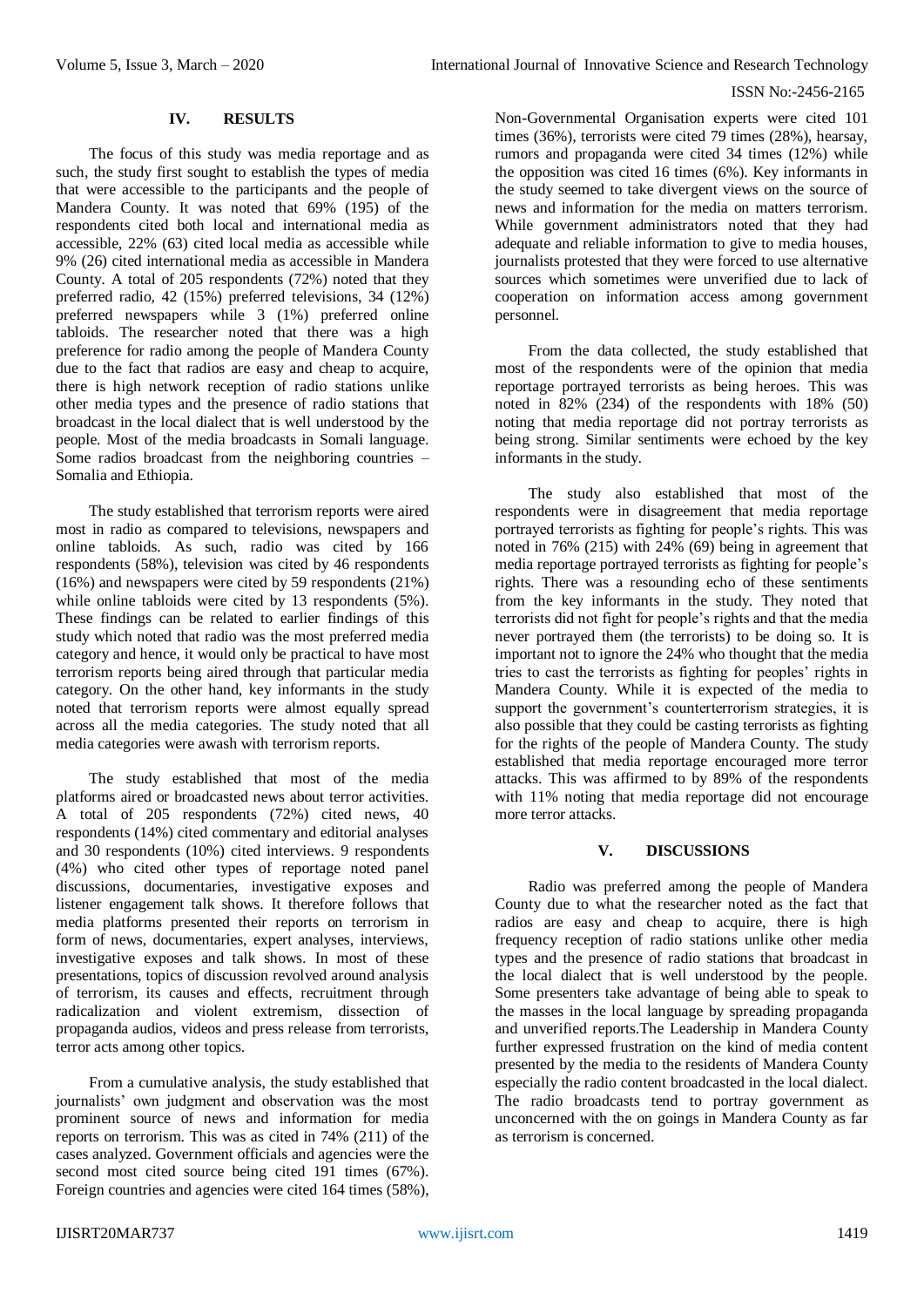The news on terrorism in Mandera County contributes largely towards encouraging more terrorist activities in Mandera County. The tone and angle from which the news are presented tends to support the terrorist agenda. The gory images of terror presented on media platforms, the perceived just cause the terrorists want the populace to believe in tends to be reinforced. Since the media houses also need audiences, they invite well known analysts to the studios to explain terror activities. Some of these so called security experts end up spreading rumors and propaganda to the public through their analyses in the media. This has impacted negatively on counterterrorist strategies.

It is clear that news sources are very central in providing the right information to the general public. To be in a position to report the true and verifiable news, the media ought to verify the news on the ground with security agencies, the local population and the local County Administration. However, this to a great extent does not happen in Mandera County. The Journalists simply interview their sources and instead of taking time to verify the news, they just sit and write a story for publication. This kind of news can never be objective. It has witnessed before in the media journalists conducting investigative journalism which sometimes they never get varied opinion and verified information and they broadcast such stories. Without listening to all parties involved in the conflict then one is susceptible to publishing a one-sided story.

Terrorists as noted by English (2017) want their activities magnified by the media and since the media craves for news that sells, they fall for the trap of propelling the agenda of terrorists. Once an act of terrorism happens, the media produces numerous news broadcasts on the act of terror. The news takes the audience back to past acts of terror in the name of giving the act of terror context. This gives the terrorists mileage. The audience gets treated to unending news coverage sometimes live coverage for days.

The researcher also noted that despite some of the news being facts; there is a tendency of the terrorists gaining leverage from it to feel stronger and heroic. It was clear that media reportage paints a picture of terrorists who are strong and can easily out-maneuver the security apparatus in the region. The researcher noted that there were mixed feelings concerning media reportage portraying terrorists are fighting for the people's rights. Not ignoring the fact that the media have to an extent broadcasted messages that allude to terrorists fighting for the perceived "injustices" meted on the people of Mandera in this case, the researcher noted that in reality, media reportage did not directly broadcast of terrorist fighting for the rights of the people.

# **VI. CONCLUSION**

The study concluded that both local and international media are accessible in Mandera County and that terrorism reports were aired mostly in radio stations which were the most preferred media category. These reports were aired in form of news, editorial analyses, interviews, expert commentaries and listener engagement calls. The source of information for the media being journalists' own observation and judgment led to media reportage portraying terrorists as heroes and being strong. Media reportage consequently encouraged more terrorist attacks.

# **RECOMMENDATION**

The study recommended that there is need for immediate and adequate training of journalists on reportage of terrorists' activities with core skills and areas being not limited to ethics, objectivity and accuracy in information gathering and reporting.

#### **REFERENCES**

- [1]. Anol B.(2012). Social Science Research: Principles, Methods, and Practices. Tampa, Florida, USA, Creative Commons Attribution.
- [2]. Blaisse, M. (1992). *Reporters' perspectives.* In Paletz D. L. & Schmid C. D. *Terrorism and the media.*  (pp.137-169). London: Sage.
- [3]. Business Daily (2019) Why Al-Shabaab targets Kenya – and what the country can do about it. Available at [https://www.businessdailyafrica.com/Why-Al-](https://www.businessdailyafrica.com/Why-Al-Shabaab-targets-Kenya-and-what-the-country-can-do-about-it/)[Shabaab-targets-Kenya-and-what-the-country-can-do](https://www.businessdailyafrica.com/Why-Al-Shabaab-targets-Kenya-and-what-the-country-can-do-about-it/)[about-it/](https://www.businessdailyafrica.com/Why-Al-Shabaab-targets-Kenya-and-what-the-country-can-do-about-it/)
- [4]. Code of Conduct for the Practice of Journalism (Second Schedule of the Media Council of Kenya Act 2013. Available at [http://www.mediacouncil.or.ke/en/mck/index.php/cod](http://www.mediacouncil.or.ke/en/mck/index.php/code-of-conduct-for-the-practice-of-journalism/) [e-of-conduct-for-the-practice-of-journalism/](http://www.mediacouncil.or.ke/en/mck/index.php/code-of-conduct-for-the-practice-of-journalism/)
- [5]. Daily Nation (2015) Crush Al-Shabaab Menace, Editorial February 27, 2015.
- [6]. English R. (2017) The media must respond more responsibly to terrorist attacks – here's how. The Conversation. Available a[twww.theconversation.com/Africa/The-media-must](http://www.theconversation.com/Africa/The-media-must-respond-more-responsibly-to-terrorist-attacks-here)[respond-more-responsibly-to-terrorist-attacks-here's](http://www.theconversation.com/Africa/The-media-must-respond-more-responsibly-to-terrorist-attacks-here)[how.html](http://www.theconversation.com/Africa/The-media-must-respond-more-responsibly-to-terrorist-attacks-here)
- [7]. Fursich, E. (2010) *Media and the representation of Others.* Blackwell Publishing Ltd: Oxford
- [8]. Fisher, R. A. (1996). The Arrangement of Field Experiments. *Journal of the Ministry of Agriculture of Great Britain*, 33, 503-513.
- [9]. Kiarie L. and Mogambi H. (2017) Media and Conflict: An Analysis of Print Media Coverage of Terrorism in Kenya. *American International Journal of Social Science,* Vol. 6, No. 1; March 2017